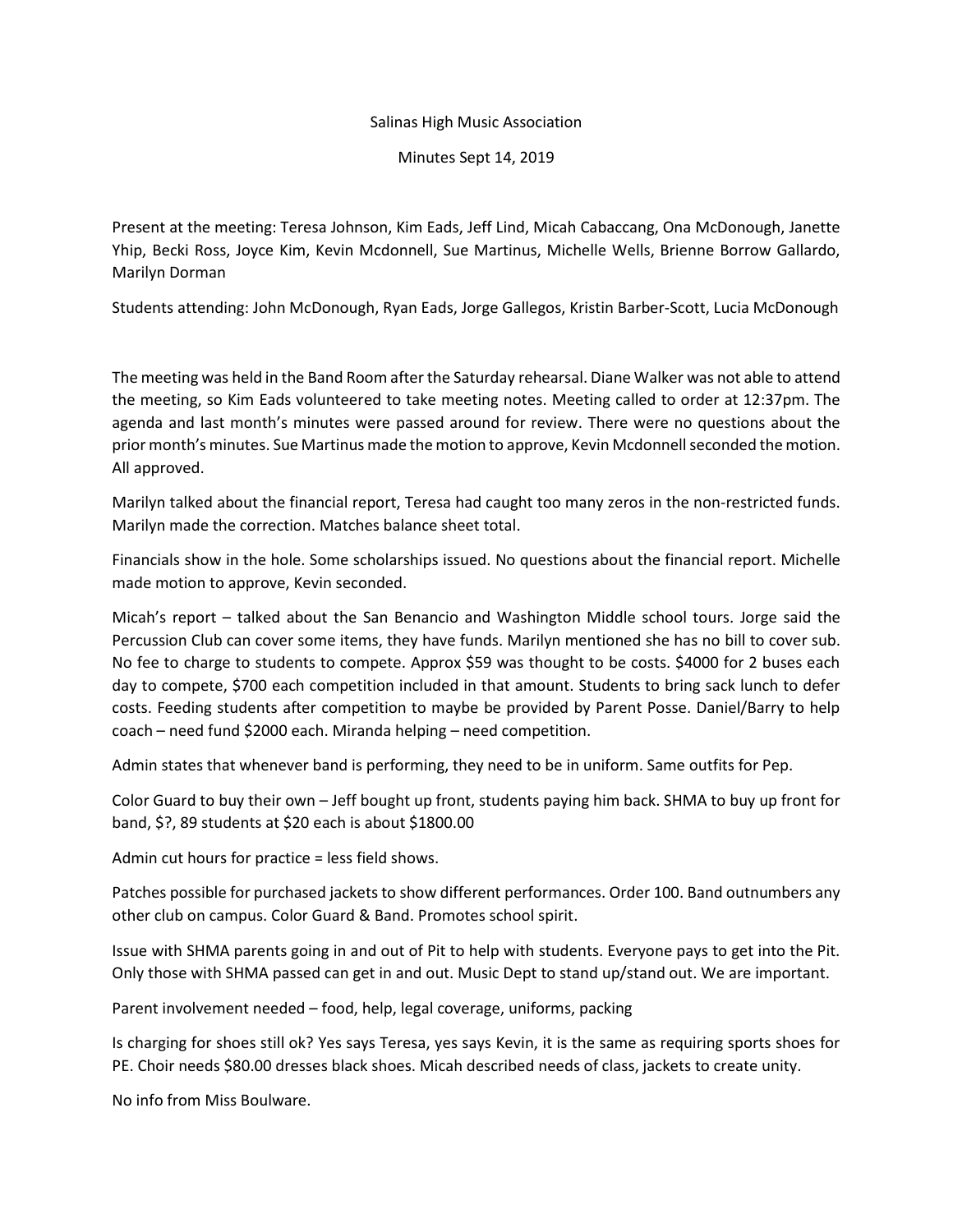Jeff Color Guard – good band rehearsal. Uniforms being sewn. Getting soon. Purple matches school color. In budget and flags too. Yoga balls to be used in performance. Borrowing flags from Live Oak. Staff members helped – need  $\frac{1}{5}$  to compensate. Board – how to pay stipend to coaches – might need closed meeting to discuss that.

Committee – contract to pay coaches. Trumpets had their best rehearsal. Competition – funding to help. Ona's daughter Lucia spoke up and said how much they want to go to competition. They have worked really hard and are excited to compete.

Committee reports – Script seems to be all on line. Plastic to come 1x a month.

No updates to website/social media.

Tristan Mcdonnell is getting YouTube channel started. Parent(s) needed to supervise content. Used to promote Salinas High Music. Keep in taste and might need editing.

By laws update – Michelle – 1 paragraph to fix. Another attorney has been found. Katherine's person didn't want to put cap. He needed \$2000 down, with no cap for services. We declined the services. Paul Gullian offered services for free. If charges needed, keep under \$2000. Jeff to review. Attorney to compare.

Mixed Bags – Freshmen beat other grades. \$400 sold by one student. Motion to pay back \$15K out of nonrestricted funds. Fundraiser ended Monday.

Caramel apples fundraiser – suggested section competition to raise \$. Michelle Smitherman to come to class Monday to pass out order forms. Cannot post name on social media. Just that SHMA is fundraising with caramel apples. We will research new supplier for next year.

Poinsettia fundraiser – Jeanette Yhip – to be delivered Dec 3rd. They won't deliver before Thanksgiving.

We'd need for Mr. Dover to approve posters that SHMA students can post to advertise fundraisers. Mass e-mail by Micha to ask for help with fundraising.

Kevin talked about the band trailer. Students came to help at his house 85/90% done. Chris Cochetti to donate painting it for free. Mike Signs to add signage to trailer. Logo for SHMA being designed to put on trailer too. Signs can be applied in one day. There are pictures on the Band App.

Marilyn has put together a packet to present to new SHMA members. Includes appropriate behavior, helping, whistle blowing rules per the Government.

Communications – meeting for orientation discussed. Sue & Kevin on it. Katherine resigned from the SHMA Board.

Jeanette Yhip asked how one can become a member of SHMA. Ona McDonough included herself in that inquiry. Kim Eads made a motion that Jeanette and Ona be voted in as SHMA board members. Kevin seconded. All approved. Ona's son John says "yah my mom!".

If Board members don't come to the meetings, can they be dropped? By laws state yes. Two missed meetings can constitute a drop. Asked if an e-mail needs to be sent to inquire if member wants to continue or not. An e-mail can be sent that states 'per SHMA bylaws, because of 2 missed meetings, you are no